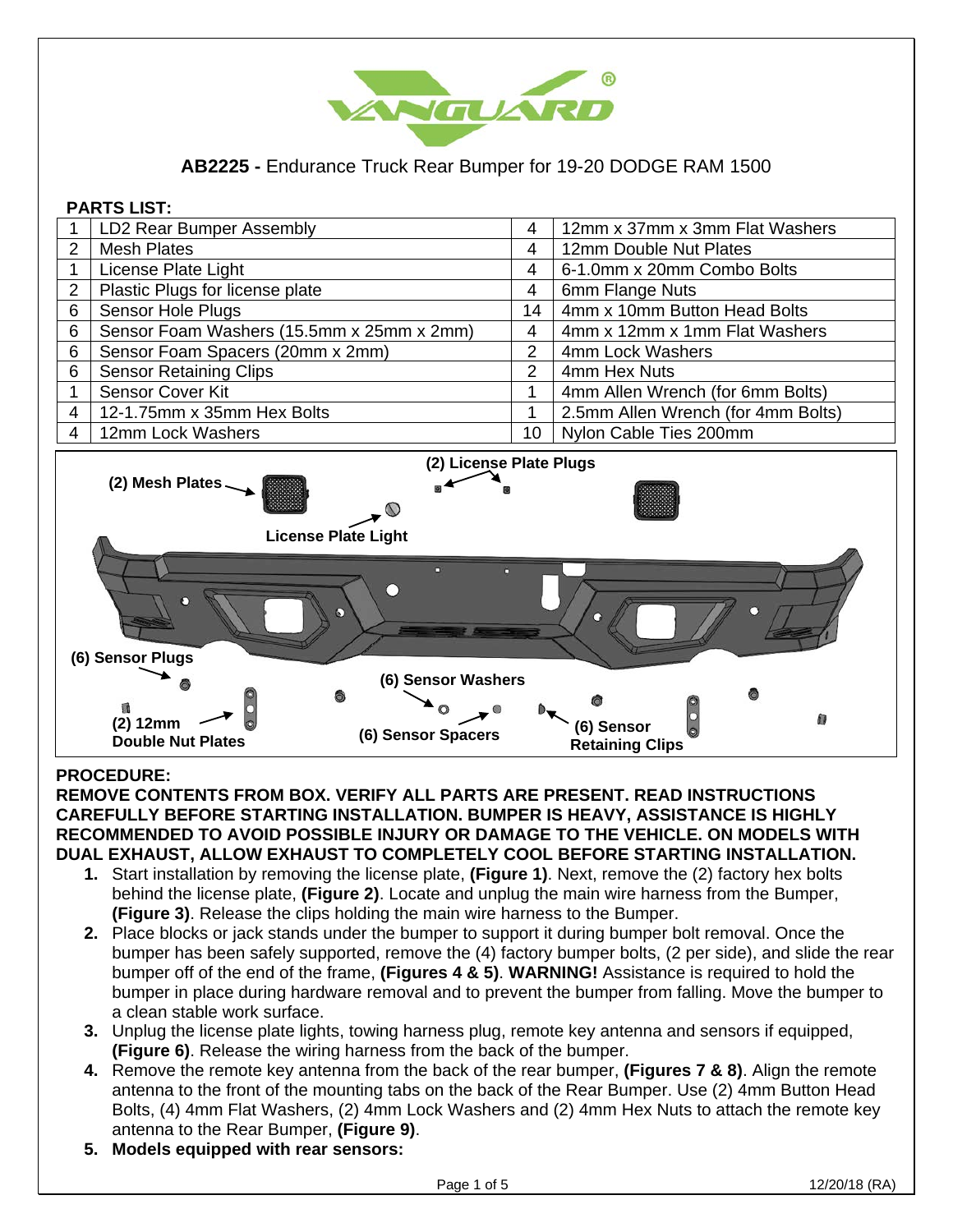

- **a.** Remove each sensor from the back of the rear bumper.
- **b.** Select (1) Sensor Foam Washer. Remove the OE washer from the front of the sensor. Place the provided Foam Washer onto the front of the sensor, **(Figure 10)**.
- **c.** Slide the sensor tabs into the sensor sleeve openings on the back of the Rear Bumper. Attach (1) Foam Spacer to (1) Retaining Clip. Push and lock the Clip into the sensor sleeve holes, **(Figure 11)**.
- **d.** Repeat the above steps for each rear sensor.
- **6.** Connect the main wire harness to the remote antenna and (6) sensors. **NOTE:** Cut the electrical tape between the two outer sensor connectors on the wire harness to reach the outer sensor sleeves.
- **7. If installing Lights at this time, (lights sold separately):**
	- **a.** Attach the lights to the mounting tabs on the back of the bumper.
	- **b.** Follow the light manufacture's instruction to properly wire lights to the vehicles electrical system. **If installing Mesh Plates:**
		- **c.** Attach each Mesh Plate to the back of the Bumper using (2) 6mm Combo Bolts and (2) 6mm Flange Nuts, **(Figure 12)**.
- **8.** With assistance, position the Rear Bumper up to the factory hitch mounting brackets. Temporarily, support the weight of the Bumper Assembly. **WARNING**: To avoid possible injury or damage to the vehicle, do not proceed until the Bumper is fully and safely supported.
- **9.** Slide (1) 12mm Double Nut Plate through the back of the Bumper mounting bracket with the nuts towards the inside. Use (2) 12mm Hex Bolts, (2) 12mm Lock Washers and (2) 12mm Flat Washes to attach the Bumper to the factory hitch and Nut Plate, **(Figures 13 & 14)**. Repeat to install other side of the Bumper. Leave hardware loose at this time.
- **10.** Slowly open the tail gate and check for clearance. Level and adjust the Bumper and tighten hardware.
- **11.** Insert the included (2) push-in plugs to attach the license plate to the Elevation Bumper, **(Figure 15)**. Insert the included License Plate Light into the mounting hole in the bumper, **(Figure 15)**.
- **12.** Remove the outer towing harness plug from the OE bumper. Snap the plug into the opening in the Elevation Bumper, **(Figure 15)**.
- **13.** Connect the trailer plug and license plate light to the main wire harness. Then, connect the harness to the vehicle's harness.
- **14.** Do periodic inspections to the installation to make sure that all hardware is secure and tight.

**To protect your investment**, wax this product after installing. Regular waxing is recommended to add a protective layer over the finish. Do not use any type of polish or wax that may contain abrasives that could damage the finish. Mild soap may be used to clean the Rear Bumper assembly.



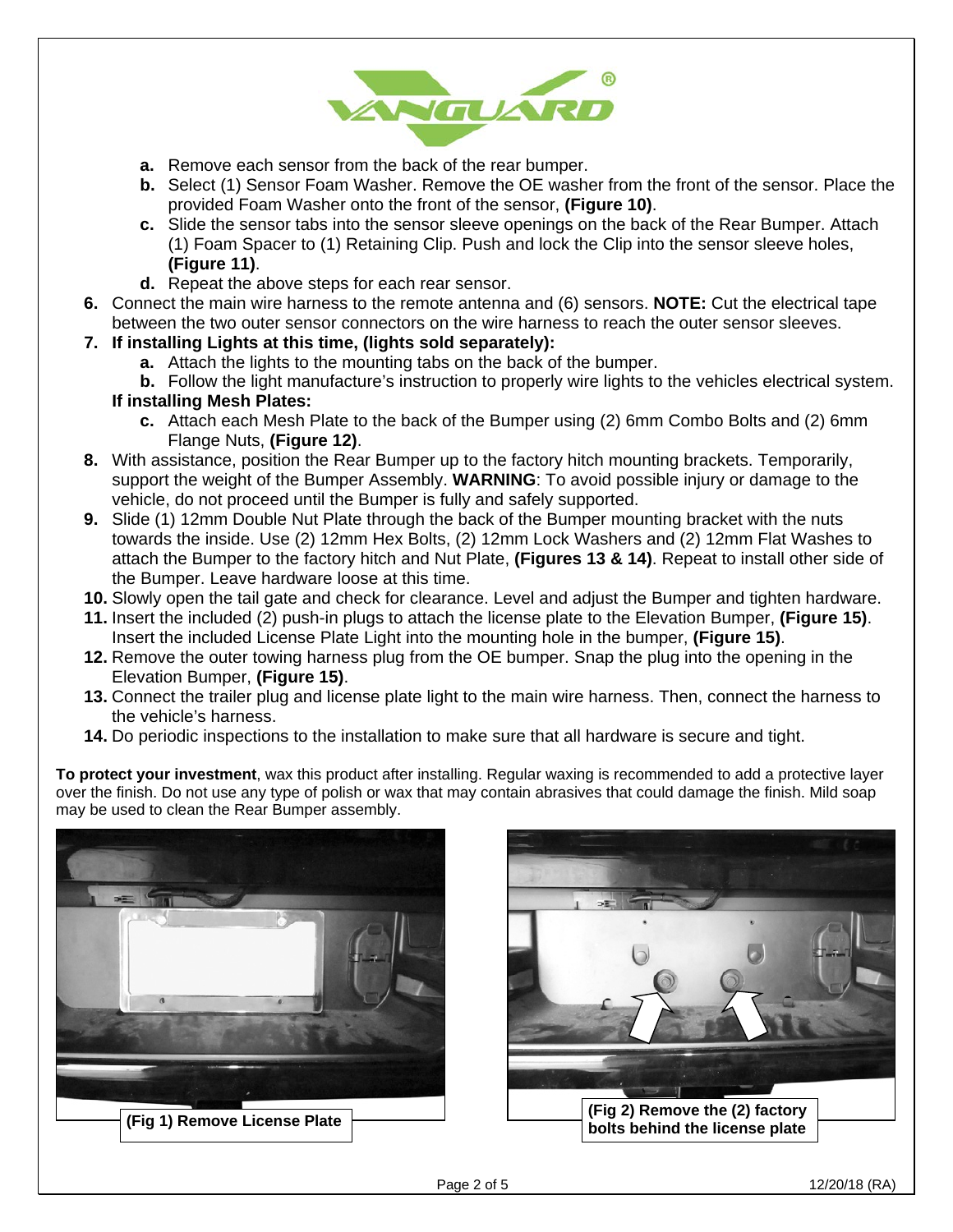







**WARNING!** Do not remove bumper bolts unless the bumper is properly supported on blocks or stands or the bumper may fall.

Models with dual exhaust, allow exhaust to completely cool before starting installation





**(Fig 6) Unplug the sensors, trailer plug, license plate lights and remote key antenna from the wire harness. Release the wire harness from the back of the bumper.**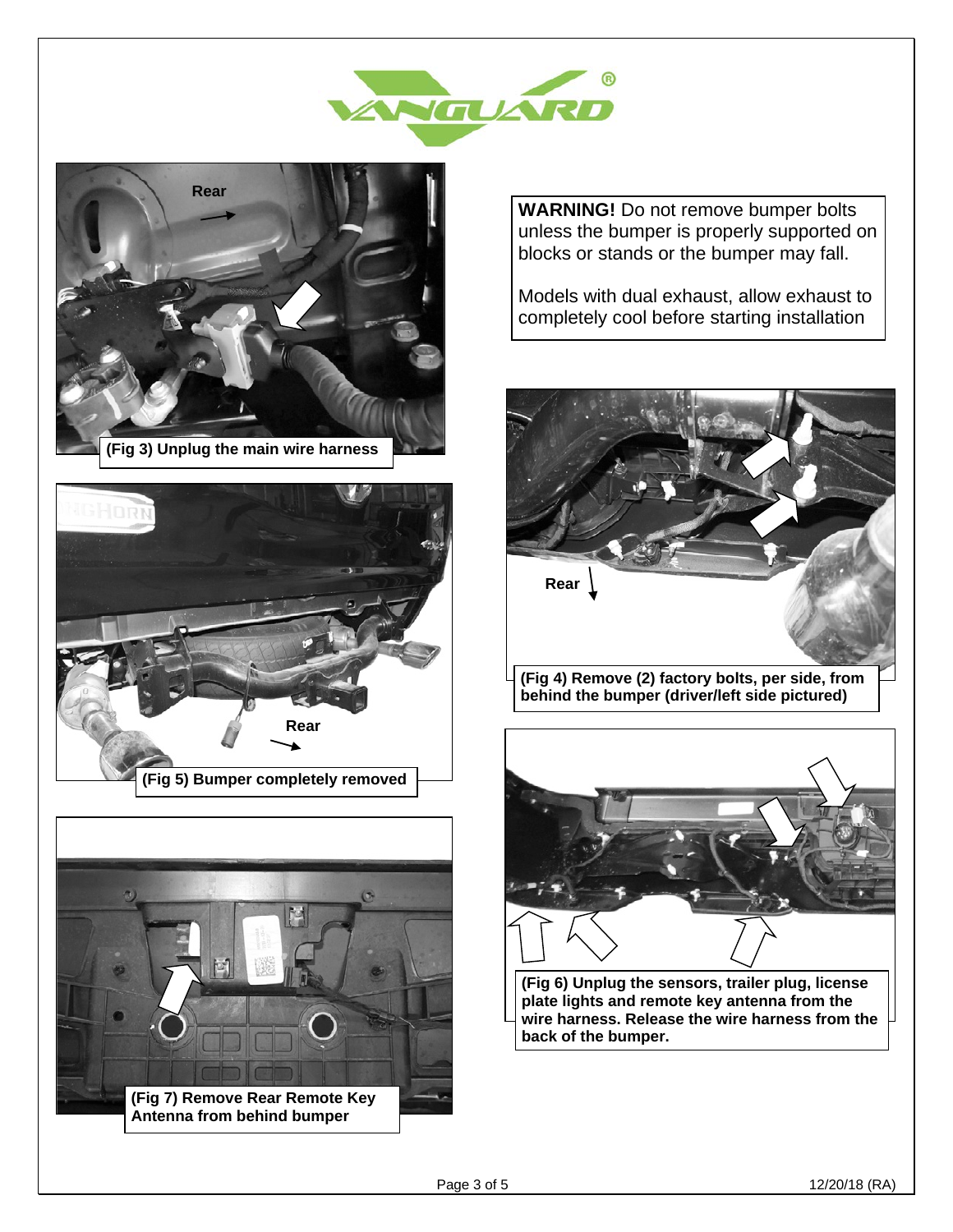